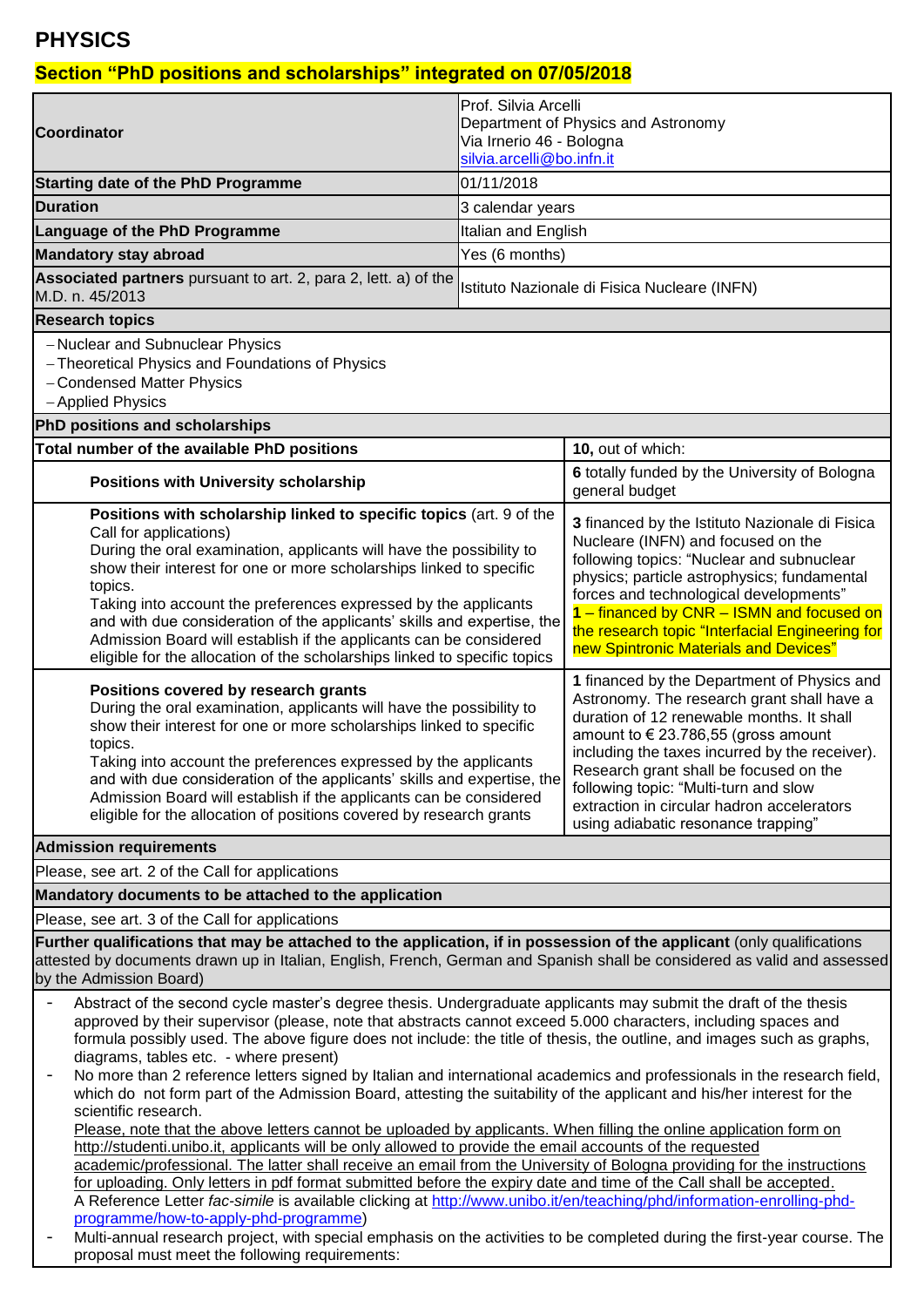- o It must indicate in the cover page the research topic of the PhD Programme covered by the research project proposal and for which the applicant is applying
- o It cannot exceed 20.000 characters, including spaces and formula possibly used. This figure does not include: the title of project, the outline, references and images (such as graphs, diagrams, tables etc - where present);
- $\circ$  It must include: the state of the art; description of the project; expected results; lead-time for implementation; (proposed) criteria to be used to assess the findings obtained; references.

The research projects that successful applicants shall carry out during their doctoral career may possibly differ from the project proposed at the application stage. This shall be defined together with the supervisor and approved by the Academic Board.

- Motivational letter. This must include the reasons prompting the applicant to attend the PhD Programme and those relevant experiences and research interests, that make the applicant suitable for the specific PhD Programme (3000 characters maximum, including spaces).
- List of the publications (monographs, articles published on scientific journals).
- List of the minor publications (conference papers, volume's chapters, etc.).
- List of the abstracts and posters presented during national and international conferences, etc.
- Professional Master courses completed in Italy (1st or 2nd level) relevant to the PhD Programme.
- Postgraduate vocational training programmes/specialisation programmes relevant to the PhD Programme.
- Summary of the thesis defended within the framework of Specialization Schools. The summary cannot exceed 2000 characters.
- Research activity of any kind whether basic, applied, translational, etc. carried out in any capacity, including when covered by research grants, and as a staff member of research projects.
- Foreign languages
- Study periods completed by students outside their countries of origin (e.g. Erasmus programme or other similar mobility programmes).
- Other qualifications attesting the suitability of the applicants (scholarships, prizes, etc).

**Admission exams** (art. 4 of the call for applications)

| <b>Examination type</b>                                                                                                                                                                                                                                                       | <b>Schedule</b> (please, note that applicants shall not<br>receive any communication concerning the exams<br>schedule) |                                                                                                                                                                                                                                                                                                                            | Examination results publication (please,<br>note that applicants shall not receive any<br>communication concerning the publication of<br>results)                                                                                                                                                                                      |
|-------------------------------------------------------------------------------------------------------------------------------------------------------------------------------------------------------------------------------------------------------------------------------|------------------------------------------------------------------------------------------------------------------------|----------------------------------------------------------------------------------------------------------------------------------------------------------------------------------------------------------------------------------------------------------------------------------------------------------------------------|----------------------------------------------------------------------------------------------------------------------------------------------------------------------------------------------------------------------------------------------------------------------------------------------------------------------------------------|
| Qualifications and<br>research project<br><b>evaluation</b>                                                                                                                                                                                                                   | Non-presential.                                                                                                        |                                                                                                                                                                                                                                                                                                                            | The results of the qualifications and research<br>project evaluation shall be available online<br>starting from the 31/05/2018 at the page<br>http://studenti.unibo.it (please, select: (please,<br>select "summary of the requests in progress" -<br>"see detail" and open the pdf file "risultati<br>valutazione titoli e progetto") |
| <b>Oral examination</b>                                                                                                                                                                                                                                                       | Date                                                                                                                   | 11/06/2018<br>In case that the oral<br>examination cannot be<br>completed in one day due to<br>the large number of<br>applicants, the oral exam<br>schedule shall be made<br>available at the webpage<br>http://studenti.unibo.it<br>together with the results of<br>the qualifications and<br>research project evaluation | The results of the oral examination shall be<br>available on the webpage<br>http://studenti.unibo.it starting from 18/06/2018<br>(please, select "summary of the requests in<br>progress" - "see detail" and open the pdf file<br>"risultati prova orale")                                                                             |
|                                                                                                                                                                                                                                                                               | <b>Place</b>                                                                                                           | Bologna - Viale Berti Pichat<br>6/2 Dipartimento di Fisica e<br>Astronomia<br>Aula riunioni II piano                                                                                                                                                                                                                       |                                                                                                                                                                                                                                                                                                                                        |
|                                                                                                                                                                                                                                                                               | <b>Time</b>                                                                                                            | 10 a.m.                                                                                                                                                                                                                                                                                                                    |                                                                                                                                                                                                                                                                                                                                        |
| Pursuant to art. 4 of the call for applications, applicants residing regularly abroad can ask to take<br>the exam remotely using videoconferencing tools (e.g. Skype). Please, for further details refer to<br>the relevant provision laid down in the Call for applications. |                                                                                                                        |                                                                                                                                                                                                                                                                                                                            |                                                                                                                                                                                                                                                                                                                                        |